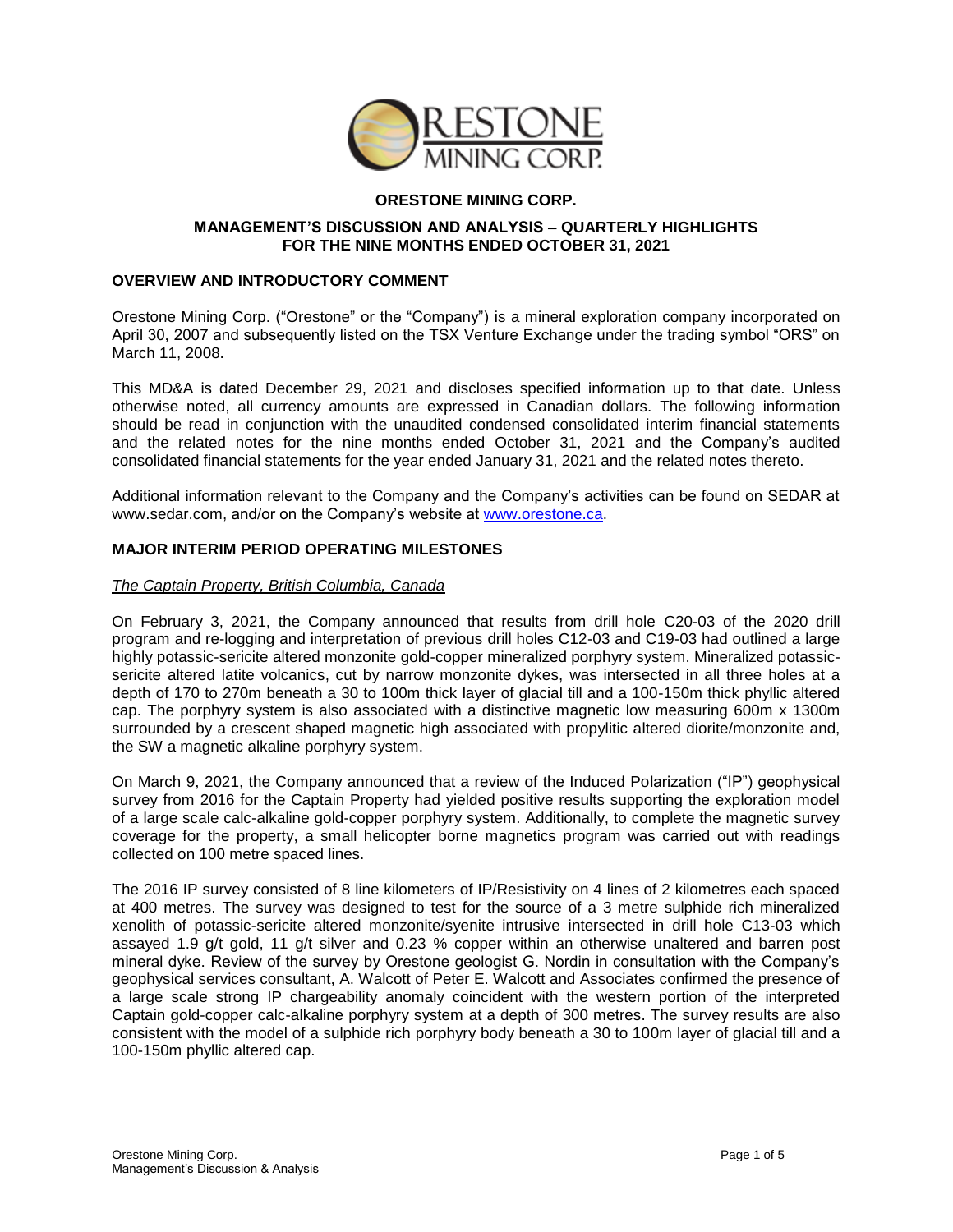

On April 7, 2021, the Company announced that all contractors had been selected and retained to carry out the 2021 Phase I drill program at the Captain Property. Equipment was mobilized with drilling started in mid-April 2021. The exploration model at Captain is a large scale potassic-sericite altered calc-alkaline gold-copper porphyry target. The drill program to consist of 1,000 to 2,000 meters of core drilling in  $2 - 3$ holes was budgeted at \$300,000 to \$600,000 and designed to follow up and test for calc-alkaline porphyry mineralization intersected in holes C13-03 and C19-03. Hole C13-03 intersected a 3 meter sulphide rich mineralized xenolith of monzonite/syenite intrusive which assayed 1.9 g/t gold, 11 g/t silver and 0.23 % copper within an otherwise unaltered and barren post mineral dyke. Hole C19-03, located 250m south of C13-03 intersected a visually identical syenite dyke cutting altered latite volcanics at 271m with the bottom 24m of the hole (271m – 295m) grading 0.27 g/t gold, 3.26 g/t silver and 0.09 % copper. The hole ended at 296m in mineralization grading 0.49 g/t gold, 3.0 g/t silver and 0.11 % copper, which remains open to depth.

On June 17, 2021, the Company announced that two diamond drill holes intersected a thick tabular zone of gold-copper mineralized kspar (potassic) altered latite volcanics cut by narrow altered monzonite dykes within a large magnetic low anomaly. Drill holes C21-01 and C21-02 spaced 815 metres apart, were drilled to depths of 821 and 611 metres respectively. The holes targeted a gold-copper porphyry system and both holes intersected thick tabular potassic-sericite altered replacement zones with wide goldcopper mineralized sections.

These drill holes combined with hole C20-03 have outlined a tabular, sericite altered envelop 500 metres thick along a strike length of 800 metres, a width in excess of 1000 metres, and open to the east (500m x 800m x1000m). This represents a large volume of intensely hydrothermally altered latite/monzonite volcanic rocks with thick zones of potassic alteration containing gold-copper mineralization: two 82-85 metre thick zones in the north; and a 90 metre thick zone in the south. This environment indicates the presence of a large calc-alkaline gold-copper porphyry system with the lower intersection in drill hole C21-02 (22 metres grading 0.70g/t gold from 414 metres) indicating the potential for higher grade within the mineralized system.

On October 7, 2021, the Company announced that it had contracted Peter E. Walcott & Associates Limited to carry out a Magneto Telluric ("MT") geophysical survey at the Captain Property. The MT survey, consisted of a 2 kilometers long line oriented southwest-northeast over the interpreted eastern extension of the mineralized zone referred to above, a frequency of 1Hz was used with readings taken on a 100 metre spacing. The survey outlined a large, pronounced low resistivity / high conductivity anomaly over 800 metres in width starting at a depth of 300-400 metres, extending to a depth of over 900 metres, which is open to depth. This conductive body is inferred to be the sulphide rich mineralizing intrusive which altered and mineralized the volcanic section to the west in the area of previous drilling.

On November 18, 2021, the Company announced that it had rescheduled the drilling of the Captain goldcopper project to the first quarter of 2022.

### **INTERIM PERIOD FINANCIAL CONDITION**

### *Capital Resources*

During the nine months ended October 31, 2021, 10,005,545 warrants expired unexercised.

During the nine months ended October 31, 2021, 400,000 stock options expired unexercised

On March 23, 2021, the Company completed a non-brokered private placement of units ("Units") and flow-through common shares ("Flow-Through Shares") for \$1,853,118 (the "Offering"). In part "A" of the Offering, the Company issued 10,228,556 Units at a price of \$0.09 per Unit for gross proceeds of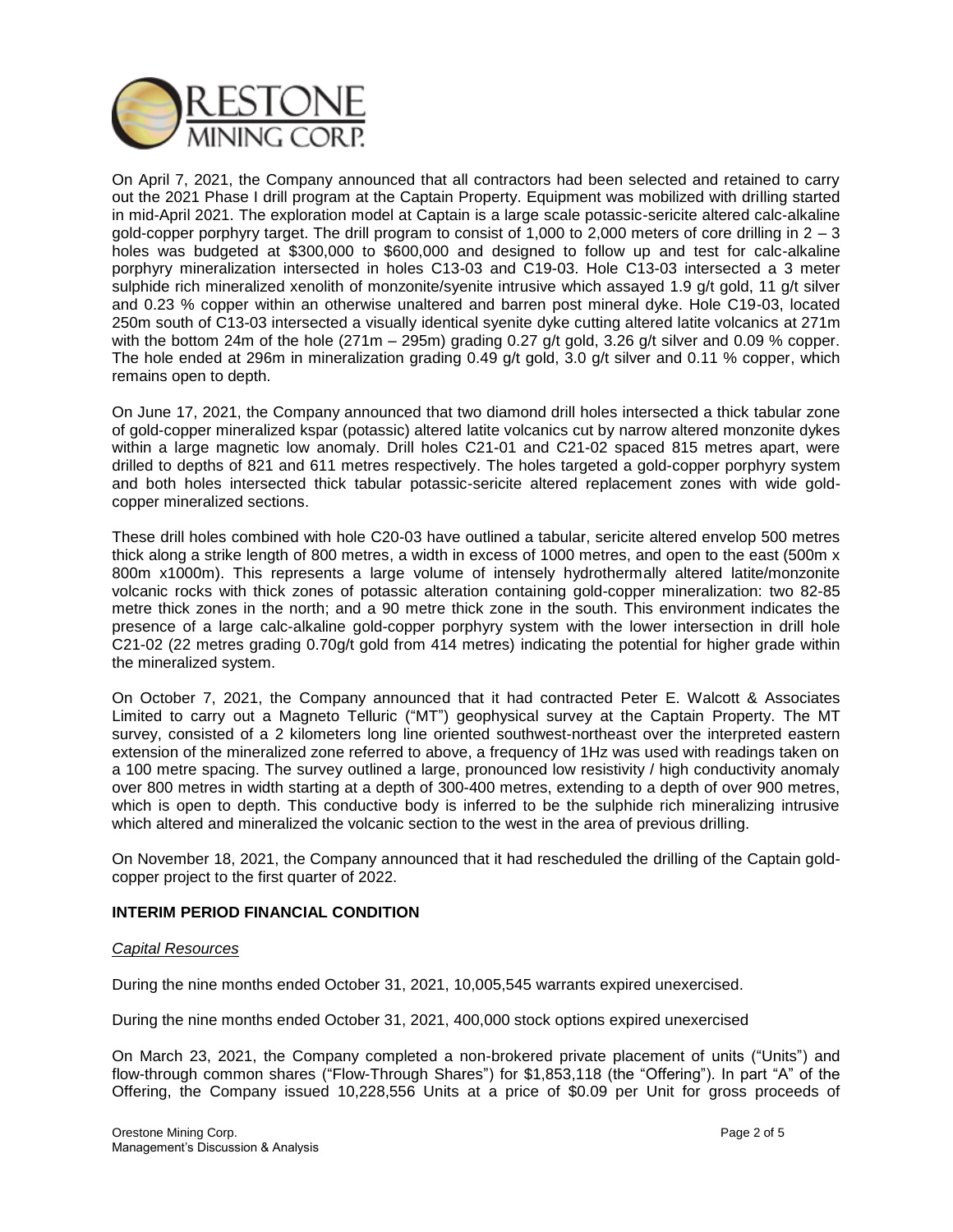

\$919,218. Each Unit consisted of one common share of the Company ("Common Share") and one common share purchase warrant ("Warrant"). Each Warrant is exercisable for one Common Share at a price of \$0.15 until March 23, 2022. In part "B" of the Offering, the Company issued 7,183,847 Flow-Through Shares at a price of \$0.13 per Flow-Through Share for gross proceeds of \$933,900. The Warrants were ascribed a value of \$368,228 under the Black- Scholes valuation model with the residual allocated to share capital. Finders' fees amounting to \$61,846 were paid in connection with the Offering. The Company also incurred another \$16,486 share issue costs related to this Offering.

On March 2, 2021, the Company granted 400,000 stock options to a consultant of the Company that can be exercised at \$0.12 per share until March 2, 2023. These options vest 25% every quarter following the date of grant.

On April 1, 2021, the Company granted 1,615,000 stock options to directors, officers and consultants of the Company that can be exercised at \$0.12 per share until April 1, 2026. These options vest 25% immediately and 25% every quarter following the date of grant.

The Company is aware of the current conditions in the financial markets and has planned accordingly. The Company's current treasury and the future cash flows from equity issuances and the potential exercise of warrants and options, along with the planned developments within the Company will allow its efforts to continue throughout 2021. If the market conditions prevail or improve, the Company will make adjustments to budgets accordingly.

## *Liquidity*

As at October 31, 2021, the Company had working capital of \$798,567 (January 31, 2021 – working capital deficiency of \$146,850). As at October 31, 2021, cash totaled \$908,458, an increase of \$838,739 from \$69,719 as at January 31, 2021. The increase was due to (a) net proceeds received from share issuances of \$1,774,786; (b) an increase in the IVA receivable of \$1,444, and (c) a refund of BC mining tax credit of \$64,612 while being offset by (d) operating expenses of \$312,533; (e) exploration and evaluation assets expenditures of \$678,670, and (f) posting of reclamation bond of \$10,900.

### *Operations*

## **For the three months ended October 31, 2021 compared with the three months ended October 31, 2020:**

The Company recorded a comprehensive loss for the three months ended October 31, 2021 of \$40,056 (loss per share - \$0.00) compared to a comprehensive loss of \$786,833 (loss per share - \$0.02) for the three months ended October 31, 2020.

Excluding the non-cash share-based compensation reversal of \$46,237 (2020 – non-cash share-based compensation reversal of \$51,203), the expenses amounted to \$86,584 (2020 - \$103,248), a decrease of \$16,664. The change in the expenses was mainly due to decreases in: (a) investor relations expenses (2021 - \$2,371; 2020 - \$13,453) and (b) travel expenses (2021 - \$1,409; 2020 - \$4,688). All such decreases occurred because the Company was actively preserving cash reserves. The decreases were offset by increases in: (a) filing fees (2021 - \$3,228; 2020 - \$1,255) and (b) office expenses (2021 - \$13,467; 2020 - \$11,417).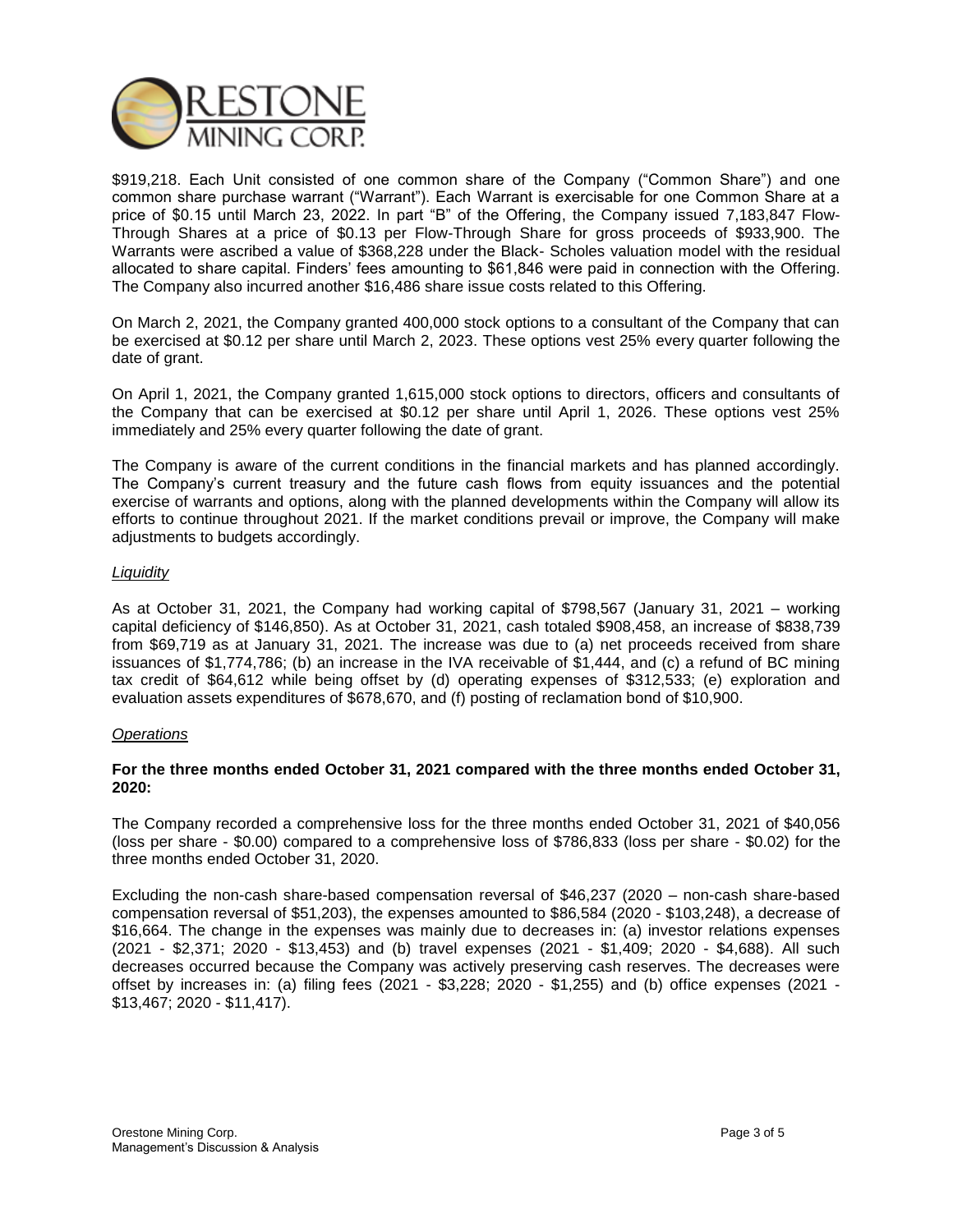

#### **For the nine months ended October 31, 2021 compared with the nine months ended October 31, 2020:**

The Company recorded a comprehensive loss for the nine months ended October 31, 2021 of \$452,160 (loss per share - \$0.01) compared to a comprehensive loss of \$1,246,218 (loss per share - \$0.04) for the nine months ended October 31, 2020.

Excluding the non-cash share-based compensation expense of \$199,013 (2020 – \$144,225), the expenses amounted to \$326,128 (2020 - \$361,170), a decrease of \$35,042. The change in the expenses was mainly due to decreases in: (a) marketing expenses (2021 - \$Nil; 2020 - \$10,243); (b) salaries and consulting fees (2021 - \$162,891; 2020 - \$203,023) and (c) travel expenses (2021 - \$2,577; 2020 - \$11,950). All such decreases occurred because the Company was actively preserving cash reserves. The decreases were offset by an increase in (a) investor relations expenses (2021 - \$54,872; 2020 - \$44,720); (b) filing fees (2021 - \$19,713; 2020 - \$10,568) and (c) professional fees (2021 - \$51,968; 2020 - \$47,448).

## **SIGNIFICANT RELATED PARTY TRANSACTIONS**

During the quarter, there was no significant transaction between related parties.

### **COMMITMENTS, EXPECTED OR UNEXPECTED, OR UNCERTAINTIES**

As of the date of the MD&A, the Company has no outstanding commitments.

Other than disclosed in this MD&A, the Company does not have any commitments, expected or unexpected, or uncertainties.

### **RISK FACTORS**

In our MD&A filed on SEDAR May 31, 2021 in connection with our annual financial statements (the "Annual MD&A"), we have set out our discussion of the risk factors which we believe are the most significant risks faced by Orestone. An adverse development in any one risk factor or any combination of risk factors could result in material adverse outcomes to the Company's undertakings and to the interests of stakeholders in the Company including its investors. Readers are cautioned to take into account the risk factors to which the Company and its operations are exposed. To the date of this document, there have been no significant changes to the risk factors set out in our Annual MD&A.

### **DISCLOSURE OF OUTSTANDING SHARE DATA**

The authorized share capital of the Company consists of an unlimited number of common shares without par value. The following is a summary of the Company's outstanding share data as at October 31, 2021 and December 29, 2021:

|                                         | Issued and outstanding |                   |
|-----------------------------------------|------------------------|-------------------|
|                                         | October 31, 2021       | December 29, 2021 |
| Common shares outstanding               | 56,660,232             | 56,660,232        |
| Stock options                           | 5,005,000              | 5,005,000         |
| Warrants                                | 20,853,556             | 20,853,556        |
| Fully diluted common shares outstanding | 82,518,788             | 82,518,788        |